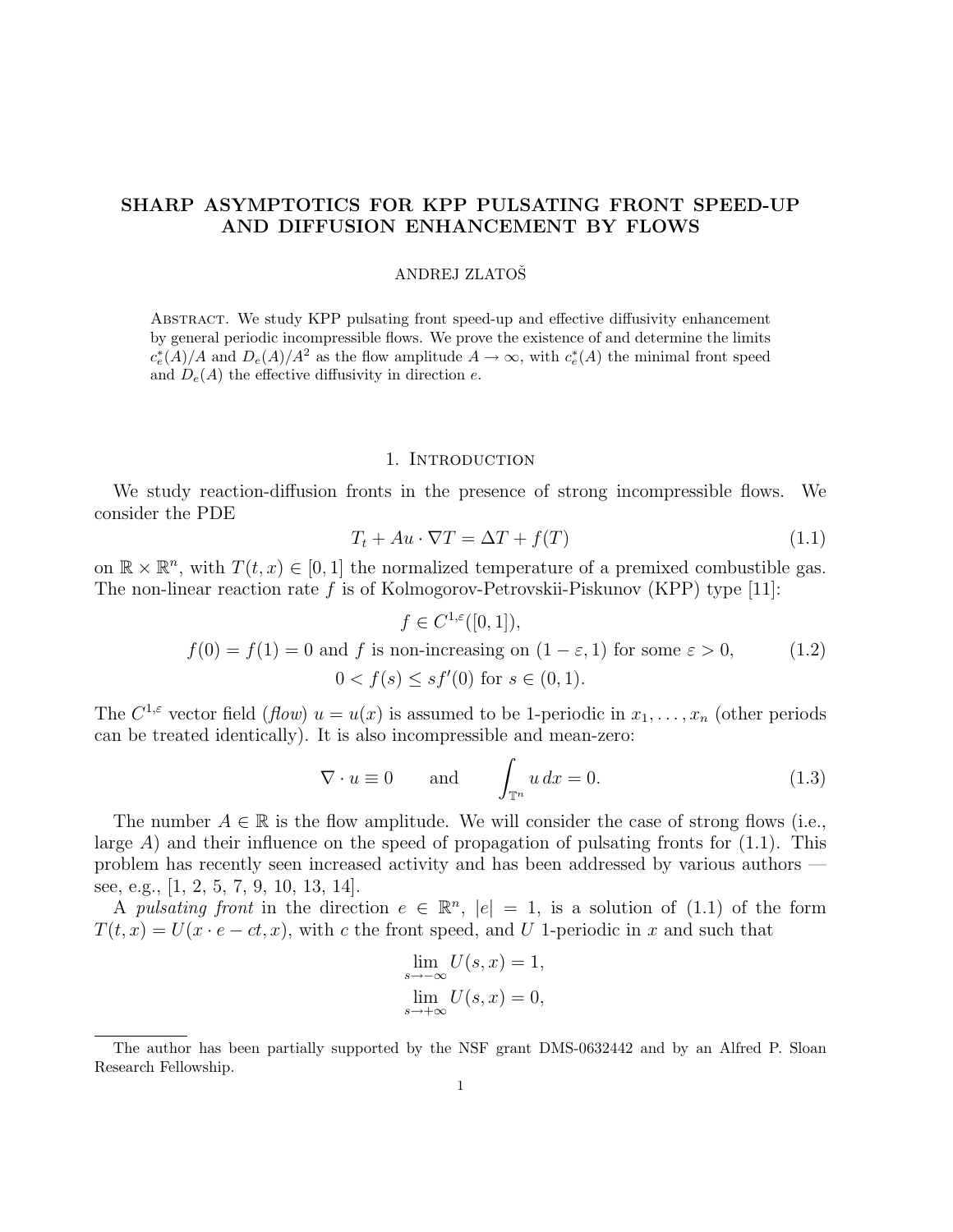## $2\,$  ANDREJ ZLATOŠ $\,$

uniformly in x. It is well known [4] that in the KPP case there is  $c_e^*(A)$ , called the minimal pulsating front speed, such that pulsating fronts exist precisely for  $c \geq c_e^*(A)$  (we suppress the u and f dependence in our notation). Note that  $c_e^*(A)$  also determines the propagation speed of solutions to the Cauchy problem with general compactly supported initial data [4, 15].

Mixing by flows (coupled to diffusion) typically increases the speed of pulsating fronts for (1.1). The minimal front speed  $c_e^*(A)$  can grow at most linearly with A [5] and does so for shear (unidirectional) flows [1, 2, 7, 9]

$$
u(x) = (\alpha(x'), 0, \dots, 0) \quad (x' = (x_2, \dots, x_n))
$$
 and  $e = (1, 0, \dots, 0).$  (1.4)

The same is true for so-called percolating flows which possess infinite channels [7], contrasting with the case of *cellular* flows when, at least in two dimensions,  $c_e^*(A) = O(A^{1/4})$  [1, 7, 9, 13] (see also [14] for a three-dimensional example).

We are interested here in all flows which maximally (i.e., linearly) enhance the minimal front speed for (1.1) and our goal is to determine the asymptotic rate of this front speed-up — to prove the existence and evaluate the limit of  $c_e^*(A)/A$  as  $A \to \infty$ . For shear flows, this limit has been known to exist [2] and has been determined in [9], but both problems have been open in general.

We thus consider general periodic flows (1.3) and let

$$
\mathcal{I} \equiv \{ w \in H^1(\mathbb{T}^n) \: \mid \: u \cdot \nabla w = 0 \}
$$
\n
$$
(1.5)
$$

be the set of periodic *first integrals* of the flow  $u$ . We then have the following main result.

**Theorem 1.1.** If u and f satisfy (1.2) and (1.3) and  $|e|=1$ , then

$$
\lim_{A \to \infty} \frac{c_e^*(A)}{A} = \sup_{\substack{w \in \mathcal{I} \\ \| \nabla w \|_2^2 \le f'(0) \| w \|_2^2}} \frac{\int_{\mathbb{T}^n} (u \cdot e) w^2 dx}{\| w \|_2^2}.
$$
\n(1.6)

In particular, the limit exists. Moreover,

$$
\lim_{f'(0)\to 0} \lim_{A\to\infty} \frac{c_e^*(A)}{2\sqrt{f'(0)}A} = \sup_{w\in\mathcal{I}} \frac{\int_{\mathbb{T}^n} (u \cdot e)w \, dx}{\|\nabla w\|_2},\tag{1.7}
$$

$$
\lim_{f'(0)\to\infty} \lim_{A\to\infty} \frac{c_e^*(A)}{A} \le \max_{x \in \mathbb{T}^n} \{u(x) \cdot e\}.
$$
\n(1.8)

Remarks. 1. Inequality "≥" in (1.6) (with  $\liminf_{A\to\infty}$  in place of  $\lim_{A\to\infty}$ ) has been proved in [5], and [9] showed equality in the case of shear flows (1.4).

2. Inquality (1.8) is not new. It has been noted in [5] (with either lim  $\inf_{A\to\infty}$  or lim  $\sup_{A\to\infty}$ in place of  $\lim_{A\to\infty}$ ) and for shear flows (1.4) (when it becomes an equality) in [9].

3. Notice that (1.6) (for any  $f'(0)$ ) is positive precisely when there exists  $w \in \mathcal{I}$  such that  $\int_{\mathbb{T}^n} (u \cdot e) w \, dx \neq 0$  (take  $1 \pm \varepsilon w$  in (1.6)). This is also the necessary and sufficient condition for positivity of  $(1.7)$  and  $(1.12)$  below.

4. The result extends directly to the more general case of x-dependent reaction and secondorder terms (see Theorem 3.2). We perform the proof in the simpler setting above for the sake of transparency.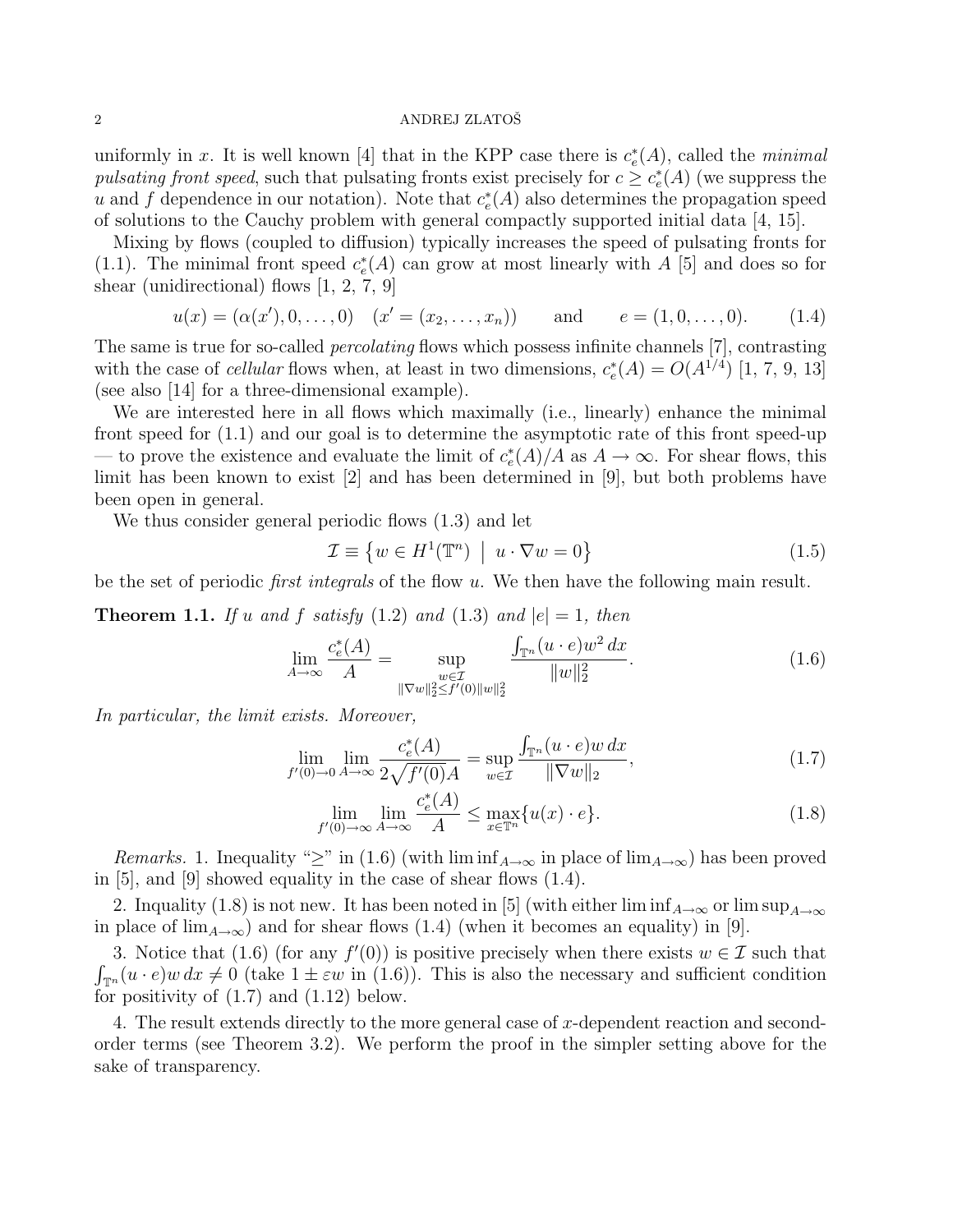It has been shown in [13, 14] that, at least in two dimensions, there is a close relationship between the minimal front speeds for (1.1) and the effective diffusivity in the homogenization theory for the related advection-diffusion problem

$$
\Phi_t + Au \cdot \nabla \Phi = \Delta \Phi. \tag{1.9}
$$

As is well known, the long-time behavior of solutions to (1.9) is governed by the effective diffusion equation

$$
\Psi_t = \sum_{i,j=1}^n D_{ij}(A) \frac{\partial^2 \Psi}{\partial x_i \partial x_j}.
$$

Here  $D(A)$  is a constant effective diffusivity matrix. If  $e \in \mathbb{R}^n$  and we let  $\chi_{e,A}$  be the mean-zero solution of

$$
-\Delta \chi_{e,A} + Au \cdot \nabla \chi_{e,A} = Au \cdot e \tag{1.10}
$$

on  $\mathbb{T}^n$ , then  $D(A)$  is given by

$$
e \cdot D(A)e' = \int_{\mathbb{T}^n} (\nabla \chi_{e,A} + e) \cdot (\nabla \chi_{e',A} + e') dx = e \cdot e' + \int_{\mathbb{T}^n} \nabla \chi_{e,A} \cdot \nabla \chi_{e',A} dx.
$$

The *effective diffusivity* for (1.9) in the direction  $e \in \mathbb{R}^n$ ,  $|e|=1$ , is now

$$
D_e(A) \equiv e \cdot D(A)e = 1 + \|\nabla \chi_{e,A}\|_2^2.
$$
 (1.11)

Again, mixing by flows enhances the effective diffusivity. It is easy to show that  $D_e(A)$  can grow at most quadratically with  $A$ , and flows that achieve this are said to *maximally enhance*  $diffusion$  (see [6, 8, 12] and references therein). It turns out that our method applies to the problem of determining the asymptotic rate of this enhancement as well, and we find the limit  $D_e(A)/A^2$  as  $A \to \infty$  for general periodic flows. To the best of the author's knowledge, existence of this limit has not been known before.

**Theorem 1.2.** If u satisfies (1.3) and  $|e|=1$ , then

$$
\lim_{A \to \infty} \frac{D_e(A)}{A^2} = \sup_{w \in \mathcal{I}} \left( \frac{\int_{\mathbb{T}^n} (u \cdot e) w \, dx}{\|\nabla w\|_2} \right)^2.
$$
\n(1.12)

In particular, the limit exists. Moreover, there is  $w_0 \in \mathcal{I}$  which is a maximizer of (1.12) and  $\chi_{e,A}/A \to w_0$  in  $H^1(\mathbb{T}^n)$ .

Remarks. 1. It follows that the left hand side of (1.12) is the square of the left hand side of  $(1.7)$ . This has been established in two dimensions by Ryzhik and the author [14], even without the  $A \to \infty$  limit (see also [13]).

2. We show that if (1.12) is positive, then the maximizers are precisely  $w = aw_0 + b$  with  $a, b \in \mathbb{R}, a \neq 0.$ 

3. If one considers the small diffusion problem  $\phi_t = \varepsilon \Delta \phi + u \cdot \nabla \phi$  instead of (1.9), then the corresponding effective diffusivity satisfies  $\tilde{D}_e(\varepsilon) = \varepsilon D_e(\varepsilon^{-1})$ . Hence the limit  $\lim_{\varepsilon \to 0} \varepsilon \tilde{D}_e(\varepsilon)$ also equals (1.12).

4. Again, there is a straightforward extension to the case of x-dependent second order term and even non-mean-zero flows (see Theorem 2.1).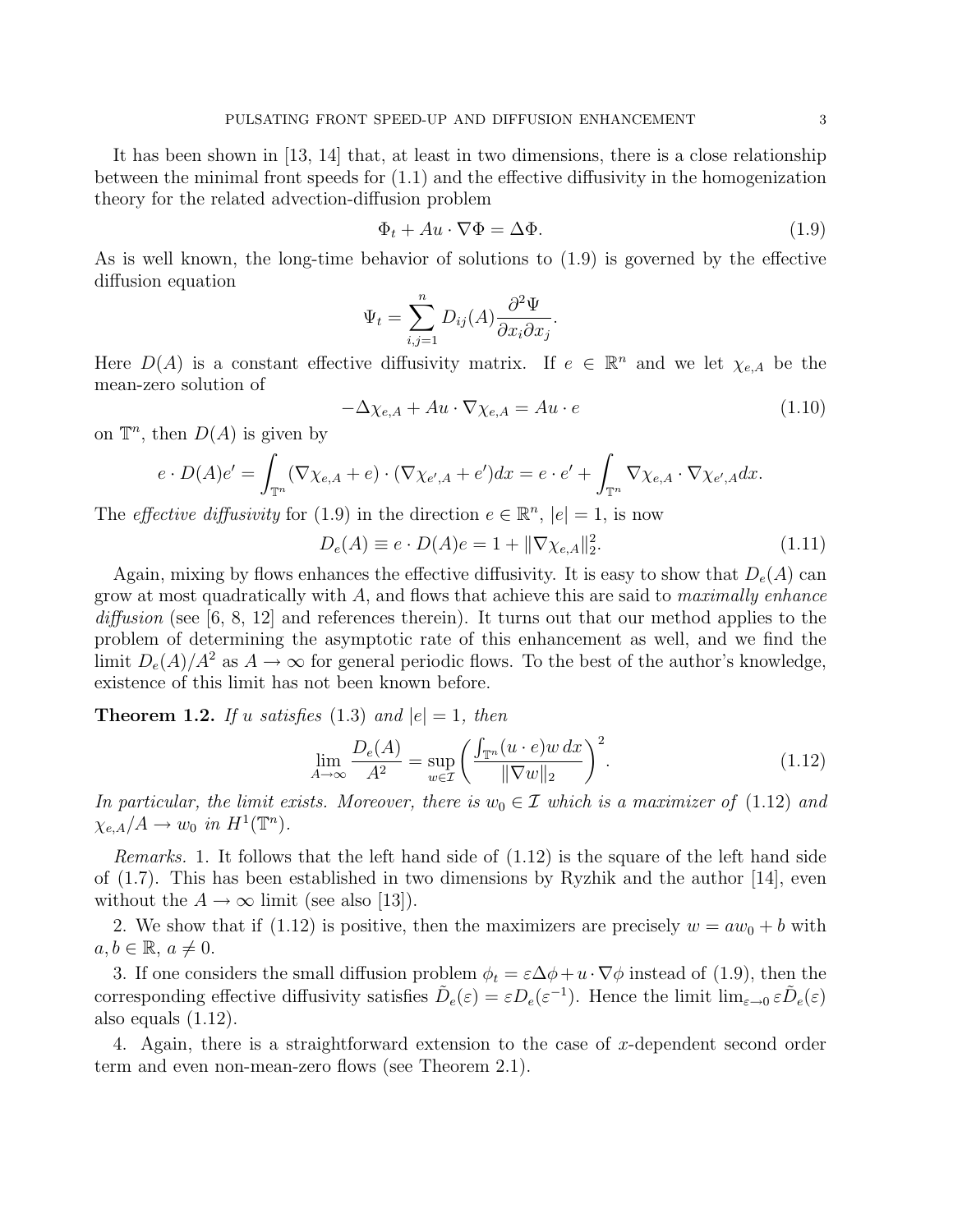## 4 ANDREJ ZLATOŠ

We prove Theorem 1.2 in Section 2 and Theorem 1.1 in Section 3. The generalizations to the case of x-dependent second-order and reaction terms are Theorems 2.1 and 3.2 below.

# 2. Effective Diffusivity Enhancement

*Proof of Theorem 1.2.* Let  $\psi_A \equiv \chi_{e,A}/A$ , so that

$$
-\Delta \psi_A + Au \cdot \nabla \psi_A = u \cdot e \tag{2.1}
$$

Multiplying this by  $\psi_A$  and integrating over  $\mathbb{T}^n$  we obtain using incompressibility of the flow,

$$
\|\nabla \psi_A\|_2^2 = \int_{\mathbb{T}^n} (u \cdot e) \psi_A dx \le \|u \cdot e\|_2 \|\psi_A\|_2.
$$
 (2.2)

Poincaré inequality

$$
||w||_2 \le C||\nabla w||_2 \tag{2.3}
$$

for some  $C < \infty$  and any mean-zero w then yields

$$
\|\psi_A\|_{H^1} \le C \|u \cdot e\|_2. \tag{2.4}
$$

It also follows from (2.2) that

$$
\frac{D_e(A)}{A^2} = \frac{1}{A^2} + \|\nabla \psi_A\|_2^2 = \frac{1}{A^2} + \int_{\mathbb{T}^n} (u \cdot e) \psi_A dx.
$$
 (2.5)

Since  $\|\psi_A\|_{H^1}$  is uniformly bounded, there is a sequence  $A_k \to \infty$  such that  $\psi_{A_k}$  converges to some  $w_0 \in H^1(\mathbb{T}^n)$ , weakly in  $H^1(\mathbb{T}^n)$  and strongly in  $L^2(\mathbb{T}^n)$ . Then  $\Delta \psi_{A_k} \stackrel{\sim}{\rightarrow} \Delta w_0$  and  $\nabla \psi_{A_k} \rightarrow \nabla w_0$  in the sense of distributions and (2.1) divided by  $A_k$  implies

$$
u \cdot \nabla w_0 = 0 \tag{2.6}
$$

in the sense of distributions. Since  $w_0 \in H^1(\mathbb{T}^n)$ , this equality holds almost everywhere and  $w_0 \in \mathcal{I}$ . We also have for each A,

$$
\|\nabla w_0\|_2^2 \le \limsup_{k \to \infty} \|\nabla \psi_{A_k}\|_2^2 = \int_{\mathbb{T}^n} (u \cdot e) w_0 dx = \int_{\mathbb{T}^n} \nabla \psi_A \nabla w_0 dx \le \|\nabla \psi_A\|_2 \|\nabla w_0\|_2
$$

where we used (2.2) in the second step, and (2.1) multiplied by  $w_0$  and integrated over  $\mathbb{T}^n$ (together with (2.6)) in the third step. Thus

$$
\|\nabla w_0\|_2 \le \|\nabla \psi_A\|_2 \tag{2.7}
$$

as well as

$$
\limsup_{k\to\infty} \|\nabla \psi_{A_k}\|_2 \le \|\nabla w_0\|_2.
$$

These give

$$
\lim_{k \to \infty} \|\nabla \psi_{A_k}\|_2 = \|\nabla w_0\|_2,
$$

which turns the weak  $H^1$ -convergence into a strong one:

$$
\psi_{A_k} \to w_0 \qquad \text{in } H^1(\mathbb{T}^n). \tag{2.8}
$$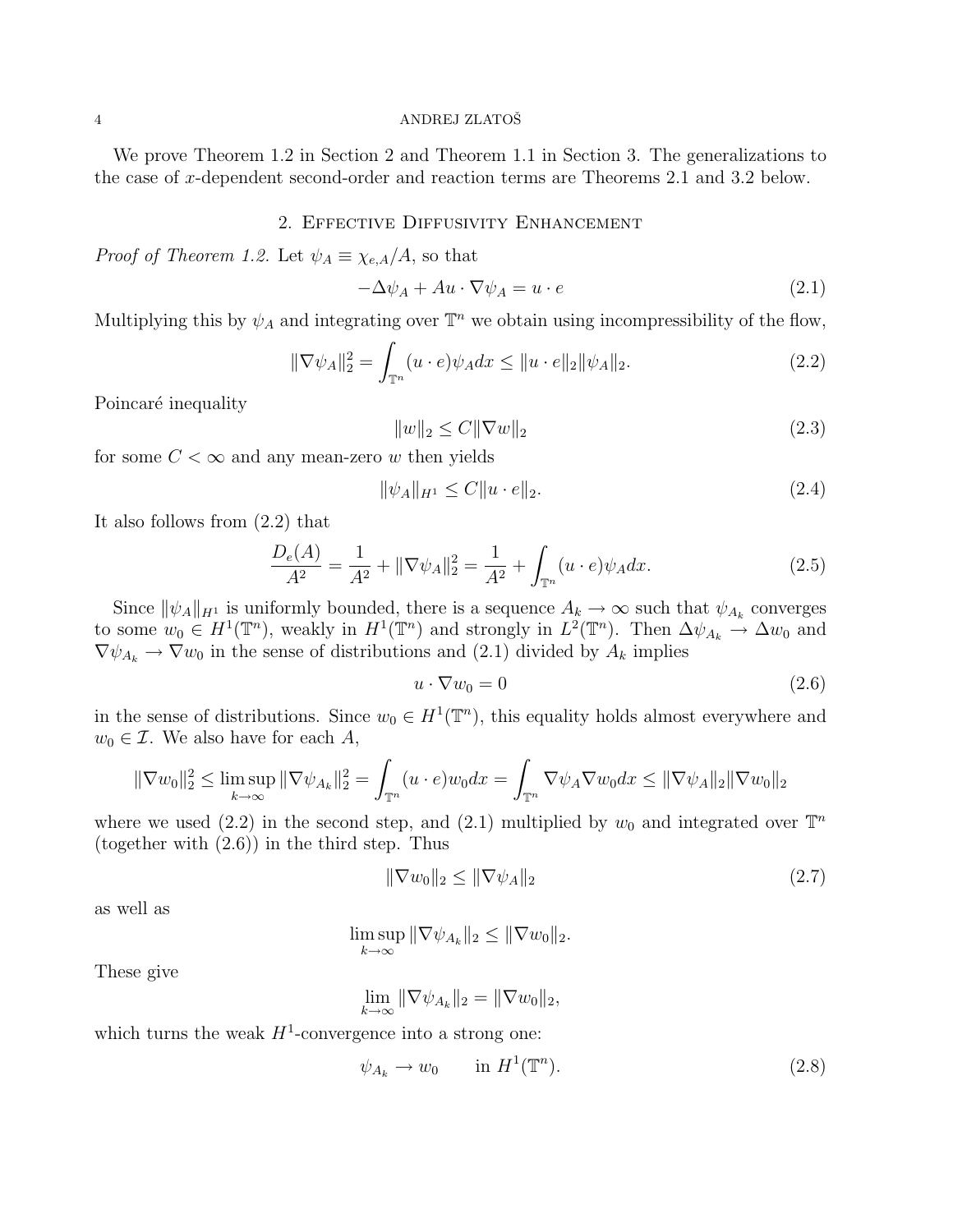Let us assume  $w_0 \neq 0$ . Then  $\nabla w_0 \neq 0$  because each  $\psi_A$  is mean-zero. From (2.5) and  $(2.8),$ 

$$
\lim_{k \to \infty} \frac{D_e(A_k)}{A_k^2} = \|\nabla w_0\|_2^2 = \int_{\mathbb{T}^n} (u \cdot e) w_0 \, dx = \left(\frac{\int_{\mathbb{T}^n} (u \cdot e) w_0 \, dx}{\|\nabla w_0\|_2}\right)^2. \tag{2.9}
$$

Pick an arbitrary non-constant  $w \in \mathcal{I}$ . If we multiply (2.1) by w and integrate, we obtain

$$
\left| \int_{\mathbb{T}^n} (u \cdot e) w \, dx \right| = \left| \lim_{k \to \infty} \int_{\mathbb{T}^n} \nabla \psi_{A_k} \nabla w \, dx \right| = \left| \int_{\mathbb{T}^n} \nabla w_0 \nabla w \, dx \right| \leq ||\nabla w_0||_2 ||\nabla w||_2. \tag{2.10}
$$

Hence

$$
\left(\frac{\int_{\mathbb{T}^n} (u \cdot e)w \, dx}{\|\nabla w\|_2}\right)^2 \le \|\nabla w_0\|_2^2 = \lim_{k \to \infty} \frac{D_e(A_k)}{A_k^2},
$$

with equality precisely when  $\nabla w$  is a multiple of  $\nabla w_0$  (and so  $w = aw_0 + b$ ). This also means that  $w_0$  is a maximizer for  $(1.12)$ .

If now  $B_k \to \infty$  is any sequence, then as above we can find a subsequence (which we again call  $B_k$ ) such that  $\psi_{B_k} \to w_1 \in \mathcal{I}$ . But then  $w_1$  must also maximize (1.12), thus  $w_1 = aw_0 + b$ . Moreover,  $b = 0$  because  $\psi_A$  are mean-zero, and (2.9) with  $B_k$  in place of  $A_k$  forces  $a = 1$ . Hence  $\psi_A \to w_0$  in  $H^1(\mathbb{T}^n)$  and (1.12) follows.

Finally, if  $w_0 \equiv 0$  is the only limit point of  $\psi_A$ , then  $\psi_A \to 0$  in  $H^1(\mathbb{T}^n)$ , and (1.12) follows from  $(2.5)$  and  $(2.10)$ .

Notice that (2.5), (2.7), and (2.9) show that  $D_e(A) \geq 1 + \delta A^2$ , where  $\delta$  is the limit in  $(1.12).$ 

We also note that in the special case of shear flows  $u(x) = (\alpha(x'), 0, \ldots, 0)$  equation (1.10) becomes

$$
-\Delta_{x'}\chi_{e,A} = Ae_1\alpha(x')
$$

with  $\chi_{e,A}(x) = \chi_{e,A}(x')$ . Hence  $\chi_{e,A} = Ae_1(-\Delta_{x'})^{-1}\alpha$  and the limit in (1.12) is  $|e_1|||(-\Delta_{x'})^{-1}\alpha||_2^2$ . This can be found, e.g., in [8, Lemma 7.3].

As mentioned above, the result easily extends to the case of  $x$ -dependent second order terms and a non-mean-zero flows. We consider

$$
\Phi_t + Au \cdot \nabla \Phi = \nabla \cdot (a \nabla \Phi) \tag{2.11}
$$

instead of  $(1.9)$  with 1-periodic and real symmetric uniformly elliptic matrix a and 1-periodic flow  $u$  such that

$$
a \in C^2(\mathbb{T}^n)
$$
,  $u \in C^{1,\varepsilon}(\mathbb{T}^n)$ ,  $\nabla \cdot u \equiv 0$ ,  $\bar{u} \equiv \int_{\mathbb{T}^n} u \, dx$ . (2.12)

Then (1.10) and (1.11) are replaced by

$$
-\nabla \cdot (a\nabla \chi_{e,A}) + Au \cdot \nabla \chi_{e,A} = A(u - \bar{u}) \cdot e,
$$
  

$$
D_e(A) \equiv |||\nabla \chi_{e,A} + e|||_2^2,
$$

with  $|||w||_2^2 \equiv \int_{\mathbb{T}^n} \nabla w \cdot (a \nabla w) dx$ . If we define

$$
\mathcal{I}_0 \equiv \left\{ w \in \mathcal{I} \middle| \int_{\mathbb{T}^n} w \, dx = 0 \right\},\
$$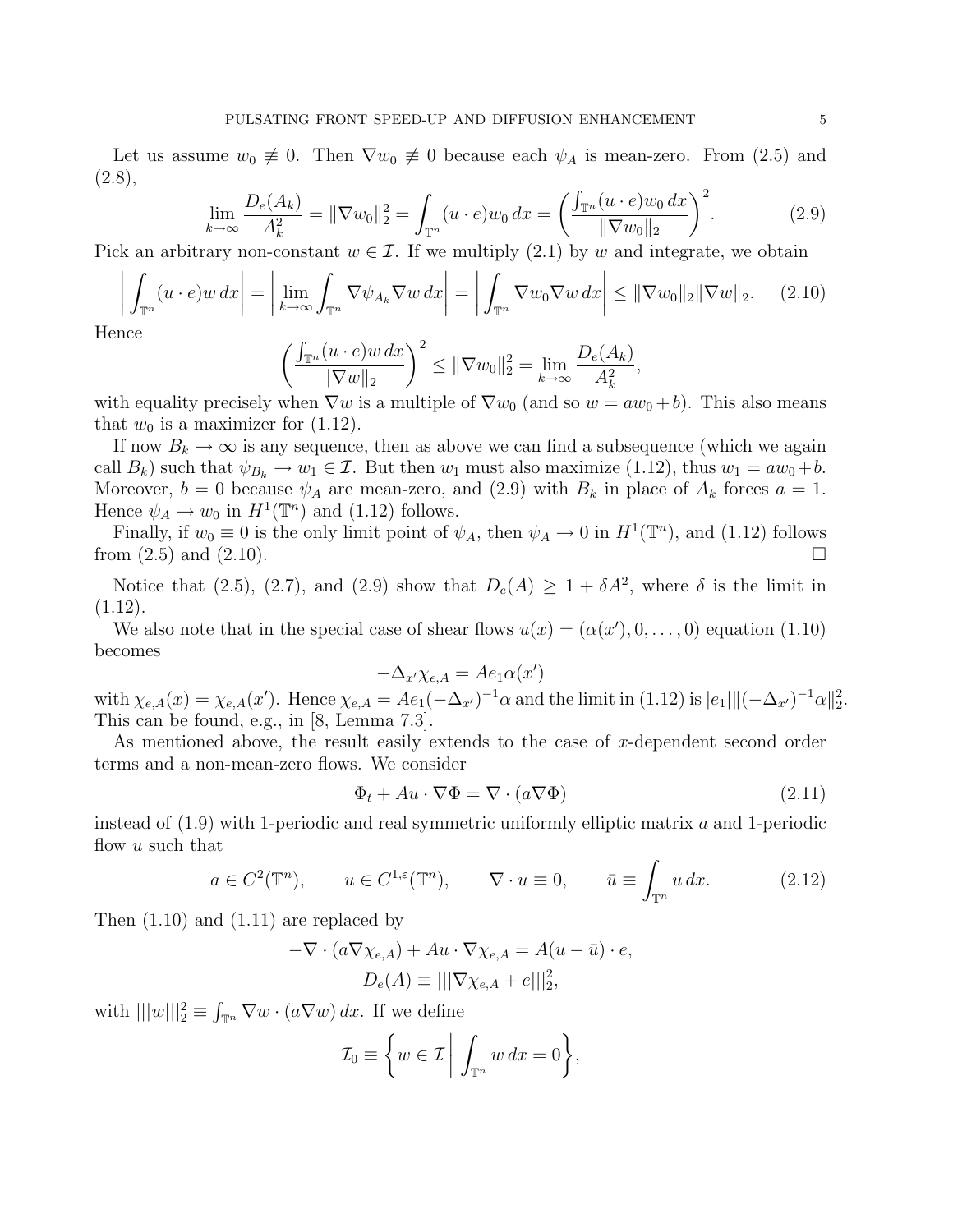then we have

**Theorem 2.1.** If a and u satisfy  $(2.12)$  and  $|e|=1$ , then

$$
\lim_{A \to \infty} \frac{D_e(A)}{A^2} = \sup_{w \in \mathcal{I}_0} \left( \frac{\int_{\mathbb{T}^n} (u \cdot e) w \, dx}{|||\nabla w|||_2} \right)^2.
$$
\n(2.13)

In particular, the limit exists. Moreover, there is  $w_0 \in \mathcal{I}_0$  which is a maximizer of (2.13) and  $\chi_{e,A}/A \to w_0$  in  $H^1(\mathbb{T}^n)$ .

## 3. KPP Front Speed-up

In this section we prove Theorem 1.1. We start with an auxiliary lemma. Let us define

$$
\kappa_e(\lambda) \equiv \sup_{w \in \mathcal{I}} \left\{ \frac{\lambda \int_{T^n} (u \cdot e) w^2 dx - ||\nabla w||_2^2}{||w||_2^2} \right\}.
$$
\n(3.1)

Note that  $\kappa_e(\lambda)$  must be convex as it is a supremum of linear functions. Also,  $\kappa_e(\lambda) \geq 0$ because  $w \equiv 1 \in \mathcal{I}$ .

**Lemma 3.1.** Assume the setting of Theorem 1.1. Then for each  $\lambda > 0$ , the supremum in (3.1) is attained, the maximizer is unique up to multiplication, and

$$
\lim_{A \to \infty} \frac{c_e^*(A)}{A} = \inf_{\lambda > 0} \frac{f'(0) + \kappa_e(\lambda)}{\lambda}.\tag{3.2}
$$

*Proof.* It has been shown in [4] that the minimal front speed  $c_e^*(A)$  can be computed using the variational principle

$$
c_e^*(A) = \inf_{\lambda > 0} \frac{f'(0) + \lambda^2 + \kappa(\lambda; A)}{\lambda}.
$$
\n(3.3)

Here  $\kappa(\lambda; A)$  is the unique eigenvalue of the problem

$$
\Delta \varphi - Au \cdot \nabla \varphi - 2\lambda e \cdot \nabla \varphi + \lambda Au \cdot e\varphi = \kappa(\lambda; A)\varphi, \qquad \varphi > 0 \tag{3.4}
$$

on  $\mathbb{T}^n$ , with a unique normalized eigenfunction  $\varphi_A(x; \lambda)$ . Moreover, the function

$$
\mu(\lambda; A) \equiv \lambda^2 + \kappa(\lambda; A)
$$

is non-decreasing and convex in  $\lambda \geq 0$ , with  $\mu(0; A) = 0$  (see [3, 13]).

We now rewrite  $(3.3)$  and  $(3.4)$  as

$$
\frac{c_e^*(A)}{A} = \inf_{\lambda > 0} \frac{f'(0) + (\lambda/A)^2 + \kappa(\lambda/A; A)}{\lambda}.\tag{3.5}
$$

and

$$
\Delta \varphi_A - Au \cdot \nabla \varphi_A - \frac{2\lambda}{A} e \cdot \nabla \varphi_A + \lambda u \cdot e \varphi_A = \kappa (\lambda/A; A) \varphi_A, \qquad \varphi_A > 0. \tag{3.6}
$$

We multiply (3.6) by  $\varphi_A^{-1}$  $_{A}^{-1}$  and integrate to obtain (using incompressibility of u)

$$
0 \leq \|\nabla \ln \varphi_A\|_2^2 = \kappa(\lambda/A; A). \tag{3.7}
$$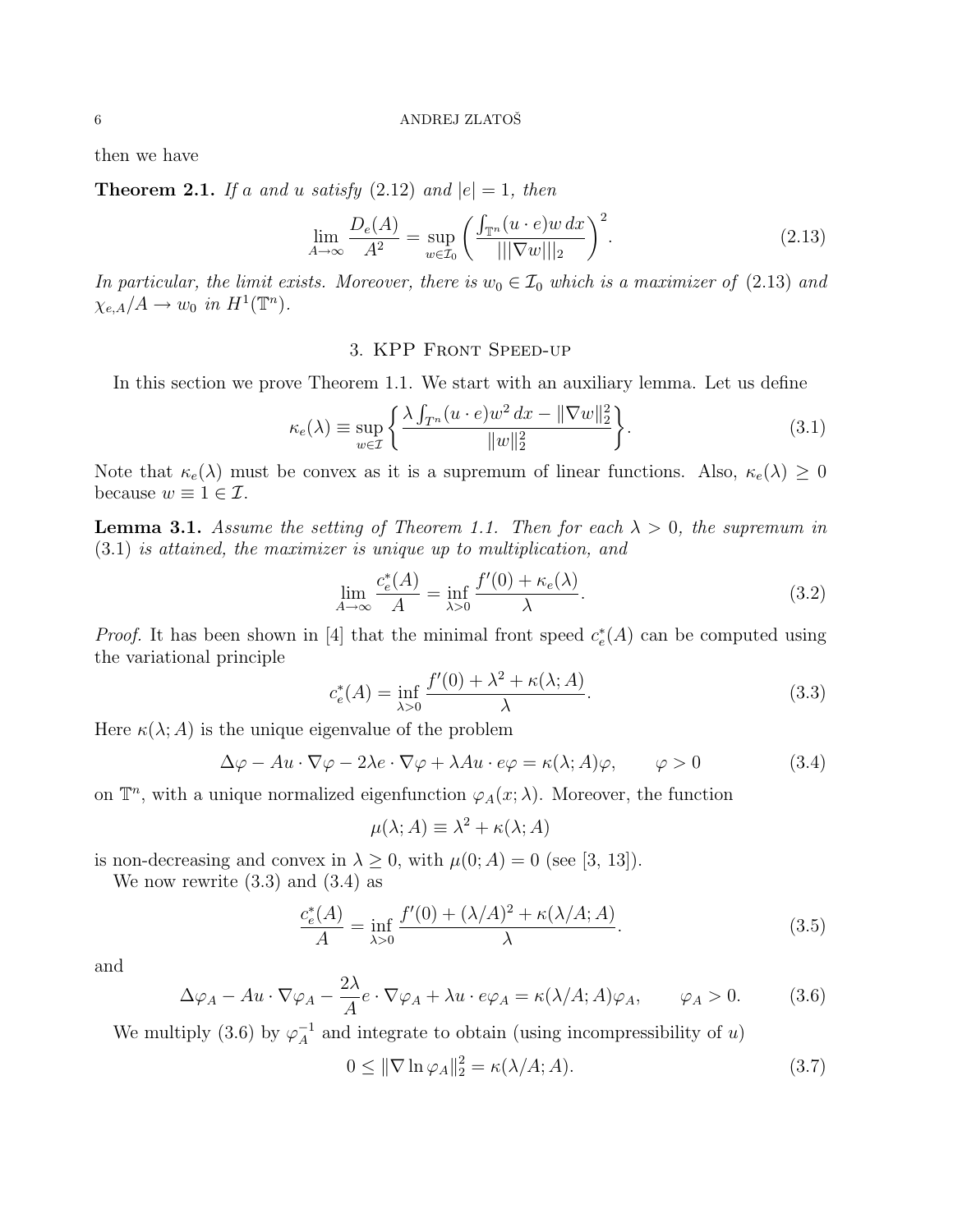Similarly, multiplication by  $\varphi_A$  yields

$$
\kappa(\lambda/A;A) + \|\nabla\varphi_A\|_2^2 = \lambda \int_{\mathbb{T}^n} (u \cdot e)\varphi_A^2 dx \le \lambda \|u \cdot e\|_{\infty}.
$$
 (3.8)

since  $\|\varphi_A\|_2 = 1$ . This again means that there is a sequence  $A_k \to \infty$  such that  $\varphi_{A_k}$ converges to some  $w_0 \in H^1(\mathbb{T}^n)$ , weakly in  $H^1(\mathbb{T}^n)$  and strongly in  $L^2(\mathbb{T}^n)$ . The convergence  $\Delta\varphi_{A_k} \to \Delta w_0$  and  $\nabla\varphi_{A_k} \to \nabla w_0$  in the sense of distributions, boundedness of  $\kappa(\lambda/A;A)$  in A, and (3.6) divided by A then imply (2.6) and so  $w_0 \in \mathcal{I}$  (note that  $||w_0||_2 = ||\varphi_{A_k}||_2 = 1$ ).

Now we multiply (3.6) by  $w_0$  and integrate to obtain (with  $o(1)$  w.r.t. k and using (3.8))

$$
-\int_{\mathbb{T}^n} \nabla \varphi_{A_k} \nabla w_0 dx + \lambda \int_{\mathbb{T}^n} (u \cdot e) w_0^2 dx + o(1) = \kappa(\lambda/A_k; A_k) + o(1)
$$
  

$$
= \lambda \int_{\mathbb{T}^n} (u \cdot e) w_0^2 dx - ||\nabla \varphi_{A_k}||_2^2 + o(1).
$$

Once again it follows that

$$
\|\nabla w_0\|_2^2 \le \limsup_{k \to \infty} \|\nabla \varphi_{A_k}\|_2^2 \le \|\nabla w_0\|_2 \limsup_{k \to \infty} \|\nabla \varphi_{A_k}\|_2
$$

and so as in Section 2,

$$
\varphi_{A_k} \to w_0 \qquad \text{in } H^1(\mathbb{T}^n). \tag{3.9}
$$

(3.8) then yields

$$
\kappa_0 \equiv \lim_{k \to \infty} \kappa(\lambda/A_k; A_k) = \lambda \int_{\mathbb{T}^n} (u \cdot e) w_0^2 dx - \int_{\mathbb{T}^n} |\nabla w_0|^2 dx.
$$

Let  $w \in \mathcal{I} \cap L^{\infty}(\mathbb{T}^n)$ , multiply (3.6) for  $A = A_k$  by  $w^2/\varphi_{A_k}$  and integrate to obtain (using that  $\nabla \varphi_A / \varphi_A = \nabla \ln \varphi_A$  are uniformly bounded in  $L^2(\mathbb{T}^n)$  by (3.7) and (3.8))

$$
\kappa_0 \|w\|_2^2 = \lambda \int_{\mathbb{T}^n} (u \cdot e) w^2 dx + \lim_{k \to \infty} \int_{\mathbb{T}^n} \left| \frac{\nabla \varphi_{A_k}}{\varphi_{A_k}} \right|^2 w^2 - 2 \frac{\nabla \varphi_{A_k}}{\varphi_{A_k}} w \nabla w - \frac{2\lambda}{A_k} e \cdot \frac{\nabla \varphi_{A_k}}{\varphi_{A_k}} w^2 dx
$$
  
\n
$$
\geq \lambda \int_{\mathbb{T}^n} (u \cdot e) w^2 dx - \int_{\mathbb{T}^n} |\nabla w|^2 dx. \tag{3.10}
$$

Since each  $w \in \mathcal{I}$  is the H<sup>1</sup>-limit of  $w_N(x) \equiv \text{sgn}(w(x)) \min\{|w(x)|, N\} \in \mathcal{I} \cap L^{\infty}(\mathbb{T}^n)$ , this inequality extends to all  $w \in \mathcal{I}$ . Hence  $\kappa_0 = \kappa_e(\lambda)$  from (3.1), and  $w_0$  is a maximizer for (3.1) (because  $||w_0||_2 = 1$ ). Moreover, if  $B_k \to \infty$  is any sequence with

$$
\lim_{k \to \infty} \kappa(\lambda/B_k; B_k) \equiv \kappa_1,
$$

then repeating the above argument we find that there must be a subsequence (which we again call  $B_k$ ) such that  $\varphi_{B_k} \to w_1 \in \mathcal{I}$  in  $H^1(\mathbb{T}^n)$ ,  $||w_1||_2 = 1$ . But then as before,

$$
\lambda \int_{\mathbb{T}^n} (u \cdot e) w_1^2 dx - \int_{\mathbb{T}^n} |\nabla w_1|^2 dx = \kappa_1 \ge \frac{\lambda \int_{\mathbb{T}^n} (u \cdot e) w^2 dx - \int_{\mathbb{T}^n} |\nabla w|^2 dx}{\|w\|_2^2}
$$

for any  $w \in \mathcal{I}$ . Taking  $w = w_0$  we obtain  $\kappa_1 = \kappa_e(\lambda)$ , and so

$$
\kappa_e(\lambda) = \lim_{A \to \infty} \kappa(\lambda/A; A) = \lambda \int_{\mathbb{T}^n} (u \cdot e) w_0^2 dx - \int_{\mathbb{T}^n} |\nabla w_0|^2 dx.
$$
 (3.11)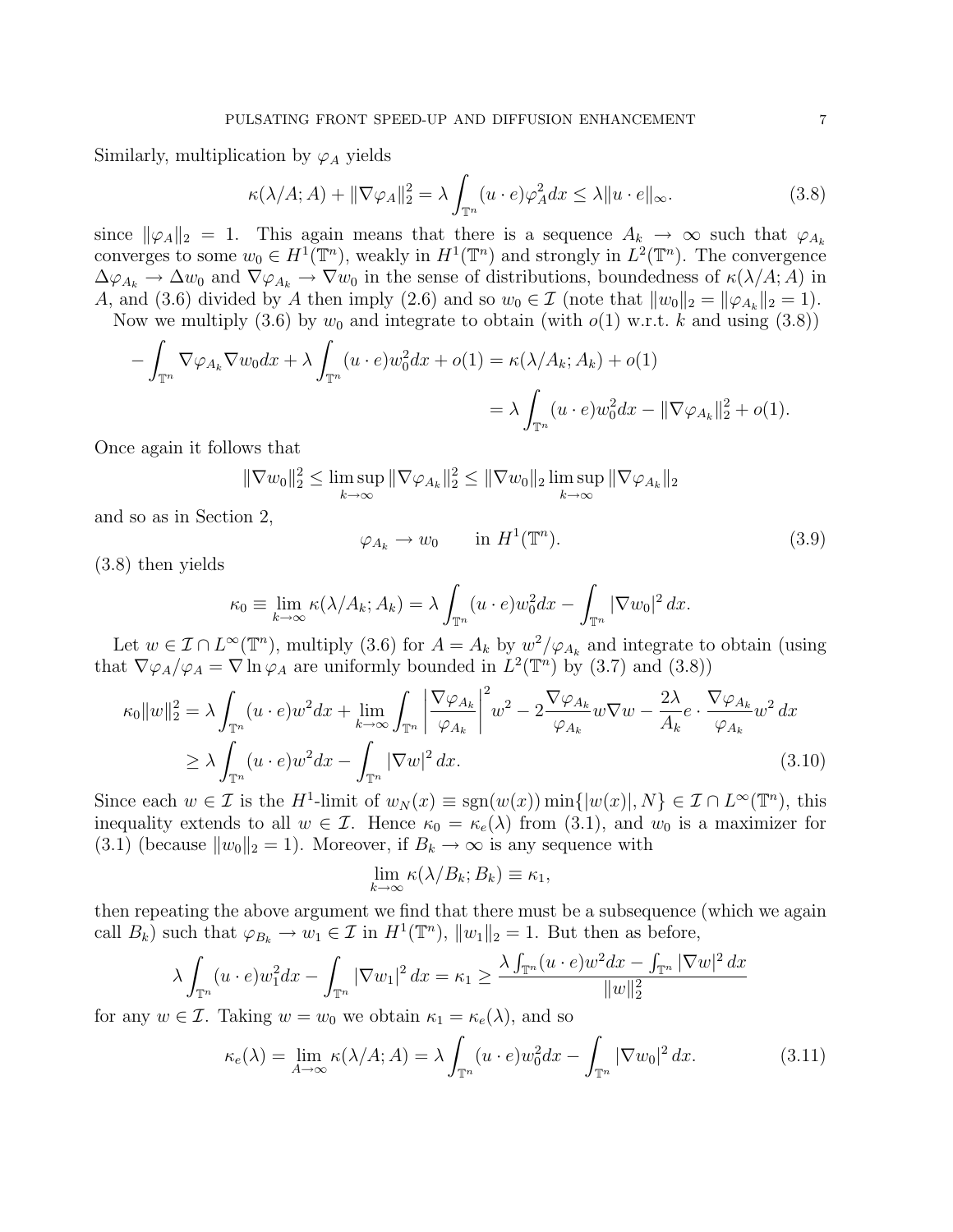#### 8 ANDREJ ZLATOŠ

The function  $\kappa_e(\lambda)$  is convex, non-decreasing, and non-negative, as it is the pointwise limit of functions  $\mu(\lambda/A; A) = (\lambda/A)^2 + \kappa(\lambda/A; A)$  which have the same properties. This also implies that the convergence in (3.11) is uniform on each bounded interval of  $\lambda$ . We then have

$$
\lim_{A \to \infty} \inf_{\lambda > 0} \frac{f'(0) + \mu(\lambda/A; A)}{\lambda} = \inf_{\lambda > 0} \frac{f'(0) + \kappa_e(\lambda)}{\lambda}
$$

Here  $\leq$  is immediate whereas  $\geq$  is proved as follows. Let the right hand side be r, assume  $r > 0$  (otherwise the inequality is obvious), and let  $\varepsilon \in (0, r/2)$  be arbitrary. Then the uniform convergence in (3.11) on bounded intervals and  $f'(0) > 0$  give  $\mu(\lambda/A; A) \ge (r - \varepsilon)\lambda - f'(0)$ for all  $\lambda \in [0, f'(0)/\varepsilon]$  if A is large enough. This for  $\lambda = f'(0)/\varepsilon$ , together with  $\mu(0; A) = 0$ , implies  $\mu(\lambda/A; A) \ge (r - 2\varepsilon)\lambda$  for  $\lambda \ge f'(0)/\varepsilon$  because  $\mu$  is convex in  $\lambda$ . Thus the inf on the left hand side is at least  $r - 2\varepsilon$  when A is large, yielding the desired inequality. This proves (3.2).

We are left with showing that any maximizer of (3.1) is a multiple of  $w_0$ . Denote  $\varphi_k \equiv \varphi_{A_k}$ and notice that (3.9) shows that (after passing to a subsequence — we will repeat this without mentioning it below),  $\nabla \varphi_k(x) \to \nabla w_0(x)$  and  $\varphi_k(x) \to w_0(x)$  for a.e. x. Next (3.7) and (2.3) imply that if  $c_k$  is the average of  $\ln \varphi_k$ , then  $\ln \varphi_k - c_k \to \omega$  strongly in  $L^2$  and weakly in  $H^1$ . But then  $\ln \varphi_k(x) - c_k \to \omega(x)$  for a.e. x. Since  $\ln \varphi_k(x) \to \ln w_0(x)$  for a.e. x, it follows that  $c_k \to c$  and  $\omega = \ln w_0 - c$ . We thus obtain  $\ln w_0 \in H^1$  which means  $w_0(x) \neq 0$  for a.e. x, and so for a.e.  $x$ ,

$$
\frac{\nabla \varphi_k(x)}{\varphi_k(x)} \to \frac{\nabla w_0(x)}{w_0(x)}.
$$
\n(3.12)

Let now  $w \neq 0$  be a maximizer of (3.1) and let us first assume  $w \geq 0$  almost everywhere. Then (3.10) for  $w_N$  and  $w_N \to w$  in  $H^1$  show

$$
\lim_{N \to \infty} \limsup_{k \to \infty} \left\| \frac{\nabla \varphi_k}{\varphi_k} w_N - \nabla w_N \right\|_2 = 0.
$$

But then (3.12) and pointwise convergence of  $w_N$  and  $\nabla w_N$  to w and  $\nabla w$ , respectively, give for a.e.  $x$ ,

$$
\frac{\nabla w_0(x)}{w_0(x)}w(x) = \nabla w(x).
$$

We now let  $w_{\varepsilon}(x) \equiv \max\{w(x), \varepsilon\}$  so that  $\ln w_{\varepsilon} \in H^1$  and

$$
\nabla \ln w_{\varepsilon}(x) = \begin{cases} \nabla \ln w_0(x) & w_{\varepsilon}(x) > \varepsilon, \\ 0 & w_{\varepsilon}(x) = \varepsilon. \end{cases}
$$

This and  $\ln w_0 \in H^1$  means that  $\|\nabla \ln w_{\varepsilon}\|_2$  is bounded in  $\varepsilon$ , and again we must have  $\ln w_{\varepsilon_k}$  −  $c_{\varepsilon_k} \to \omega$  strongly in  $L^2$ , weakly in  $H^1$ , and pointwise almost everywhere. But  $\ln w_{\varepsilon_k}(x) \to$  $\ln w(x)$  for a.e. x, so again  $c_{\varepsilon_k} \to c$  and  $\ln w = \omega + c \in H^1$ . Hence  $w(x) > 0$  for a.e. x, and so  $\nabla \ln w(x) = \nabla \ln w_0(x)$  for a.e. x. This means  $\ln w - \ln w_0$  is constant, that is, w is a multiple of  $w_0$ .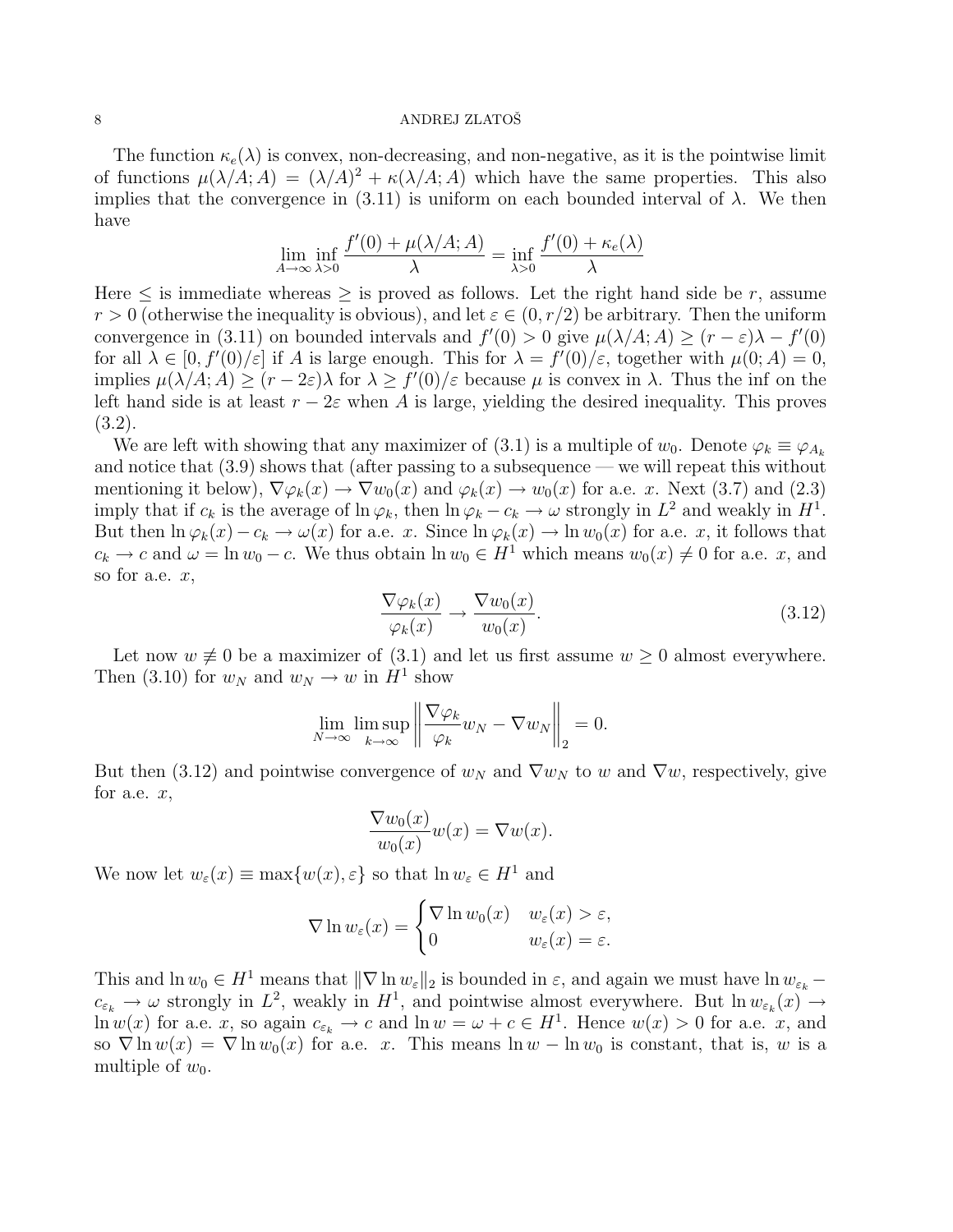If w is an arbitrary maximizer of (3.1), then both  $w_{\pm}(x) \equiv \max\{\pm w(x), 0\} \in \mathcal{I}$  must be maximizers of (3.1) (or  $\equiv$  0). But then  $w_{\pm}(x) > 0$  for a.e. x, meaning that one of them is zero while the other is a multiple of  $w_0$ .

*Proof of Theorem 1.1.* Inequality  $>$  in (1.6) is immediate from (3.1) and (3.2). To prove the opposite inequality it is sufficient to find  $\lambda$  such that the unique normalized non-negative maximizer  $w_0(\lambda)$  of (3.1) satisfies  $\gamma(\lambda) \equiv ||\nabla w_0(\lambda)||_2^2 = f'(0)$ .

To this end notice that if  $\lambda = 0$ , then  $w_0(\lambda) \equiv 1$  and so  $\gamma(0) = 0$ . Also,  $\gamma$  must be continuous. Indeed — let  $\lambda_k \to \lambda_\infty < \infty$  and denote  $w_k \equiv w_0(\lambda_k)$ . Then (3.8) and (3.9) imply that  $w_k$  are uniformly bounded in  $H^1$ . Thus a subsequence (again called  $w_k$ ) converges strongly in  $L^2$  and weakly in  $H^1$  to some  $\omega$ . Obviously  $\omega \in \mathcal{I}$  as well as  $\lambda_k \int (u \cdot e) w_k^2 dx \to$  $\lambda_{\infty} \int (u \cdot e) \omega^2 dx$  and  $\|\nabla \omega\|_2 \leq \liminf \|\nabla w_k\|_2$ . But  $\|\nabla \omega\|_2 < \liminf \|\nabla w_k\|_2$  is impossible (otherwise  $w_k$  would not maximize (3.1) for large k) and so for a subsequence,

$$
\kappa_e(\lambda_k) = \lambda_k \int (u \cdot e) w_k^2 dx - ||\nabla w_k||_2^2 \to \lambda_\infty \int (u \cdot e) \omega^2 dx - ||\nabla \omega||_2^2.
$$

Since  $\kappa_e$  is continuous, this means  $\omega = w_\infty$ . We have thus proved that every sequence  $\lambda_k \to \lambda_\infty$  has a subsequence with  $\gamma(\lambda_{k_j}) \to \gamma(\lambda_\infty)$ , that is,  $\gamma$  is continuous with  $\gamma(0) = 0$ .

Let now  $\Gamma \equiv \sup_{\lambda \geq 0} \gamma(\lambda)$ . If  $f'(0) \in (0, \Gamma)$ , then there is  $\lambda > 0$  with  $\gamma(\lambda) = f'(0)$  and  $(1.6)$ is proved. If, on the other hand,  $\Gamma < \infty$  and  $f'(0) \geq \Gamma$ , then (3.2) is bounded above by

$$
\liminf_{\lambda \to \infty} \frac{\lambda \int (u \cdot e) w_0(\lambda)^2 dx - \|\nabla w_0(\lambda)\|_2^2 + f'(0)}{\lambda} = \liminf_{\lambda \to \infty} \int (u \cdot e) w_0(\lambda)^2 dx,
$$

which does not exceed the right hand side of (1.6) due to  $\|\nabla w_0(\lambda)\|_2^2 \leq \Gamma \leq f'(0) \|w_0(\lambda)\|_2^2$ .

Since  $(1.8)$  is now obvious from  $(1.6)$ , we are left with proving  $(1.7)$ . Let us consider any  $w \in \mathcal{I}$  with  $||w||_2 = 1$  and  $||\nabla w||_2^2 \le f'(0)$ . Let  $\bar{w} \equiv \int_{\mathbb{T}^n} w \, dx \in [-1, 1]$  and  $\omega \equiv w - \bar{w}$ . Then  $\|\omega\|_2^2 \le C \|\nabla \omega\|_2^2 \le C f'(0)$ , and so

$$
1 = \int_{\mathbb{T}^n} \bar{w}^2 + 2\bar{w}\omega + \omega^2 dx = \bar{w}^2 + O(\sqrt{f'(0)})
$$

as  $f'(0) \to 0$ . Hence  $\bar{w} = 1 + O(\sqrt{f'(0)})$  and we have

$$
\int_{\mathbb{T}^n} (u \cdot e) w^2 dx = 2 \int_{\mathbb{T}^n} (u \cdot e) \omega dx + O(f'(0)) \le 2\sqrt{f'(0)} \frac{\int_{\mathbb{T}^n} (u \cdot e) \omega dx}{\|\nabla \omega\|_2} + O(f'(0))
$$

with equality when  $\|\nabla\omega\|_2^2 = f'(0)$ . Picking first w that maximizes (1.6), and then  $\omega$  that maximizes (1.7) with  $\|\nabla \omega\|_2^2 = f'(0)$  (and adjusting  $\bar{w}$  accordingly), finishes the proof.  $\square$ 

Note that in the case of shear flows (1.4) equation (3.6) becomes

$$
\Delta_{x'}\varphi + \lambda \alpha \varphi = \kappa(\lambda/A;A)\varphi, \qquad \varphi > 0. \tag{3.13}
$$

with  $\varphi(x) = \varphi(x')$ . As a result  $\kappa(\lambda/A; A) = \kappa(\lambda; 1) = \kappa_e(\lambda)$  and  $w_0(\lambda) = \varphi$ , and (3.5) shows that  $c_e^*(A)/A$  is non-increasing. This has been proved in [2]. (3.5) also gives

$$
0 \le \frac{c_e^*(A)}{A} - \lim_{A \to \infty} \frac{c_e^*(A)}{A} \le \frac{2\sqrt{f'(0)}}{A}
$$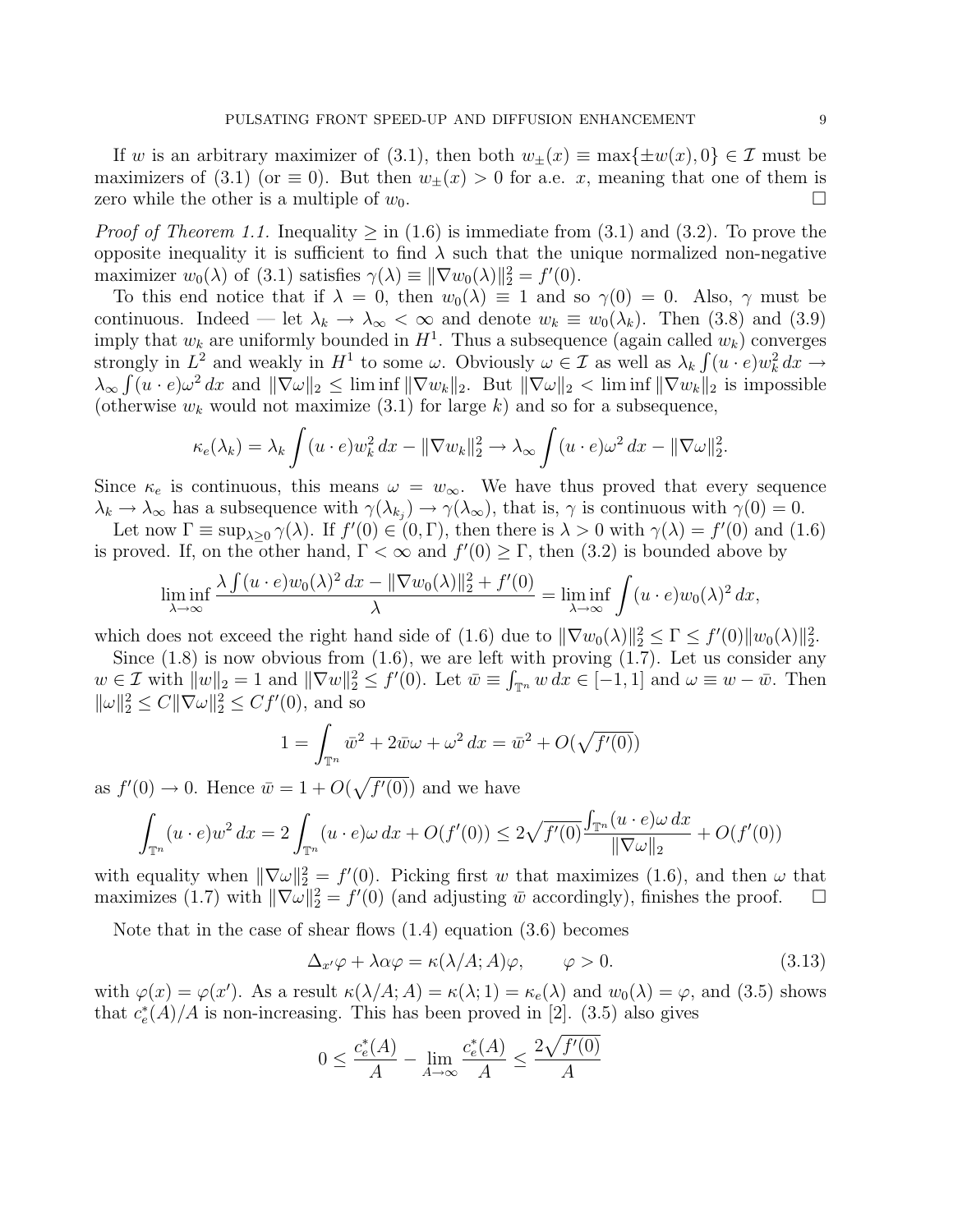#### 10 ANDREJ ZLATOŠ

(which has been already observed in [9]). Here one uses convexity of  $\kappa_e$  and  $\kappa_e$  (0) = 0 to show that the infimum in (3.5) is achieved at some  $\lambda \leq \lambda_A \equiv \sqrt{f'(0)}A$ , as well as

$$
\inf_{\lambda>0} \frac{f'(0) + \kappa_e(\lambda)}{\lambda} \ge \min\left\{\inf_{\lambda \in (0,\lambda_A)} \frac{f'(0) + \kappa_e(\lambda)}{\lambda}, \frac{\kappa_e(\lambda_A)}{\lambda_A}\right\}
$$

Moreover, if the infimum in (3.2) is achieved at some  $\lambda_0 < \infty$  (and  $\lambda_0$  is the smallest such number), then (3.5) gives

$$
\frac{c_e^*(A)}{A} - \lim_{A \to \infty} \frac{c_e^*(A)}{A} = \frac{\lambda_0}{A^2} + o(A^{-2}).
$$

This condition is satisfied for all  $f'(0) < \Gamma$ , where  $\Gamma$  is from the proof of Lemma 3.1, that is, it is the supremum over  $\lambda > 0$  of the  $\dot{H}^1$  norms of the principal eigenfunctions of (3.13). This is because of (3.2), the definition of  $\kappa_e$ , and the fact that

$$
\lim_{\lambda \to \infty} \frac{\kappa_e(\lambda)}{\lambda} = \sup_{w \in \mathcal{I}} \frac{\int_{\mathbb{T}^n} (u \cdot e) w^2 dx}{\|w\|_2^2}.
$$

Finally, we note that  $\Gamma < \infty$  is possible — in the shear flow case it holds when there is an open set  $U \subseteq \mathbb{T}^{n-1}$  such that  $\alpha(x') = \max_{\mathbb{T}^{n-1}} \alpha$  for all  $x' \in U$ . Then any  $w \in H^1(\mathbb{T}^n)$ supported on  $\mathbb{T} \times U$  and independent of  $x_1$  belongs to  $\mathcal I$  and maximizes (1.6) whenever  $f'(0) \geq ||\nabla w||_2^2/||w||_2^2$ . Thus the limit in (1.6) need not be strictly increasing in  $f'(0)$  (which happens precisely when  $\Gamma < \infty$ ).

In the more general case when the second order term and the non-linearity depend on  $x$ , we consider

$$
T_t + Au \cdot \nabla T = \nabla \cdot (a\nabla T) + f(x, T) \tag{3.14}
$$

.

with a 1-periodic real symmetric uniformly elliptic matrix and  $u$  1-periodic flow such that

$$
a \in C^2(\mathbb{T}^n)
$$
,  $u \in C^{1,\varepsilon}(\mathbb{T}^n)$ ,  $\nabla \cdot u \equiv 0$ ,  $\int_{\mathbb{T}^n} u \, dx = 0$ . (3.15)

The non-linearity f is 1-periodic in x and satisfies for some  $\varepsilon > 0$ 

$$
f \in C^{1,\varepsilon}(\mathbb{T}^n \times [0,1]),
$$

$$
f(x,0) = f(x,1) = 0 \text{ and } f(x,\cdot) \text{ is non-increasing on } (1-\varepsilon,1) \text{ for each } x \in \mathbb{T}^n, \quad (3.16)
$$

$$
0 < f(x,s) \leq s f'_s(x,0) \text{ for } (s,x) \in (0,1) \times \mathbb{T}^n.
$$

We let  $\zeta(x) \equiv f'_s(x,0) > 0$  and  $\zeta_0 \equiv \int_{\mathbb{T}^n} \zeta(x) dx$ . Equations (3.3) and (3.4) are then replaced by (see  $[4]$ )

$$
c_e^*(A) = \inf_{\lambda > 0} \frac{\kappa(\lambda; A)}{\lambda},
$$

 $\nabla \cdot (a\nabla \varphi) - Au \cdot \nabla \varphi - 2\lambda e \cdot a\nabla \varphi + [\lambda Au \cdot e + \zeta + \lambda^2 e \cdot ae - \lambda \nabla \cdot (ae)] \varphi = \kappa(\lambda;A)\varphi.$ 

If we now define

$$
\kappa_e(\lambda) \equiv \sup_{w \in \mathcal{I}} \left\{ \frac{\int_{T^n} (\lambda u \cdot e + \zeta) w^2 dx - |||\nabla w|||^2_2}{\|w\|^2_2} \right\},\,
$$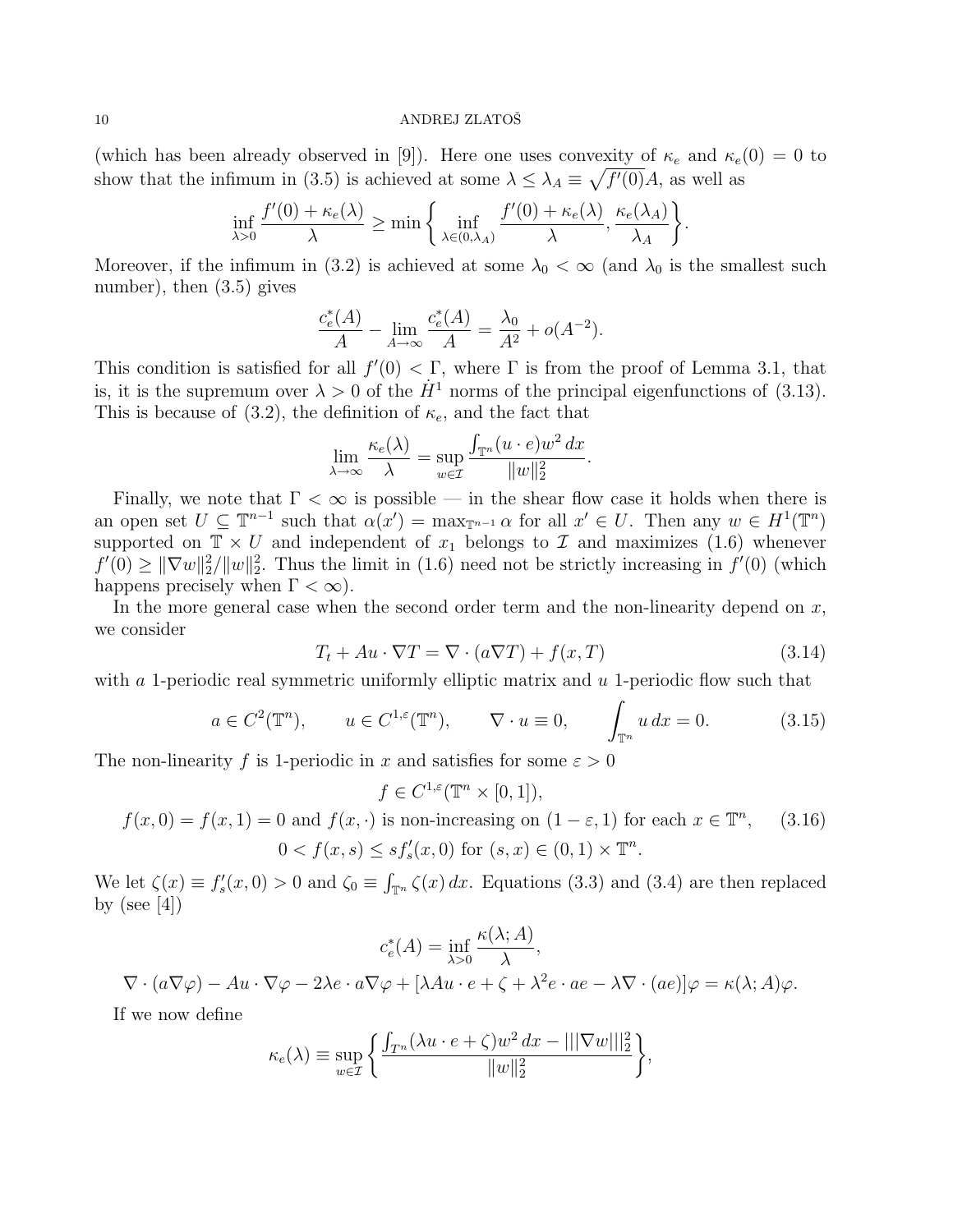then (3.2) becomes

$$
\lim_{A \to \infty} \frac{c_e^*(A)}{A} = \inf_{\lambda > 0} \frac{\kappa_e(\lambda)}{\lambda}
$$

and mimicking the above proofs one obtains the following extension of Theorem 1.1.

**Theorem 3.2.** If a, u, and f satisfy  $(3.15)$  and  $(3.16)$  and  $|e|=1$ , then

$$
\lim_{A \to \infty} \frac{c_e^*(A)}{A} = \sup_{\substack{w \in \mathcal{I} \\ |||\nabla w||_2^2 \leq \int_{\mathbb{T}^n} \zeta w^2 dx}} \frac{\int_{\mathbb{T}^n} (u \cdot e) w^2 dx}{\|w\|_2^2}.
$$

In particular, the limit exists. Moreover,

$$
\lim_{\alpha \to 0} \lim_{A \to \infty} \frac{c_e^*(A, \alpha f)}{2\sqrt{\alpha \zeta_0} A} = \sup_{w \in \mathcal{I}} \frac{\int_{\mathbb{T}^n} (u \cdot e)w \, dx}{|||\nabla w|||_2},
$$
  

$$
\lim_{\alpha \to \infty} \lim_{A \to \infty} \frac{c_e^*(A, \alpha f)}{A} \le \max_{x \in \mathbb{T}^n} \{u(x) \cdot e\}.
$$

## **REFERENCES**

- [1] B. Audoly, H. Berestycki and Y. Pomeau, *Réaction diffusion en écoulement stationnaire rapide*, C. R. Acad. Sci. Paris 328, Série IIb, 2000, 255–262.
- [2] H. Berestycki, The influence of advection on the propagation of fronts in reaction-diffusion equations, in Nonlinear PDEs in Condensed Matter and Reactive Flows, NATO Science Series C, 569, H. Berestycki and Y. Pomeau eds, Kluwer, Doordrecht, 2003.
- [3] H. Berestycki and F. Hamel, Front propagation in periodic excitable media, Comm. Pure and Appl. Math., 55, 2002, 949–1032.
- [4] H. Berestycki, F. Hamel and N. Nadirashvili, The speed of propagation for KPP type problems, I Periodic framework, J. European Math. Soc. 7, 2005, 173–213.
- [5] H. Berestycki, F. Hamel and N. Nadirashvili, Elliptic eigenvalue problems with large drift and applications to nonlinear propagation phenomena, Comm. Math. Phys. 253, 2005, 451–480.
- [6] R.N. Bhattacharya, V.K. Gupta and H.F. Walker, Asymptotics of solute dispersion in periodic porous media, SIAM J. Appl. Math. 49, 1989, 86–98.
- [7] P. Constantin, A. Kiselev, A. Oberman and L. Ryzhik, Bulk burning rate in passive-reactive diffusion, Arch. Ration. Mech. Anal. 154, 2000, 53–91.
- [8] A. Fanniiang and G. Papanicolaou, *Convection enhanced diffusion for periodic flows*, SIAM Jour. Appl. Math., **54**, 1994, 333-408.
- [9] S. Heinze, Large convection limits for KPP fronts, Max Planck Institute for Mathematics Preprint Nr. 21/2005, 2005.
- [10] A. Kiselev and L. Ryzhik, Enhancement of the traveling front speeds in reaction-diffusion equations with advection, Ann. Inst. H. Poincaré Anal. Non Linéaire 18, 2001, 309–358.
- [11] A.N. Kolmogorov, I.G. Petrovskii and N.S. Piskunov, Étude de l'équation de la chaleur de matière et son application à un problème biologique, Bull. Moskov. Gos. Univ. Mat. Mekh.  $1$  (1937), 1–25.
- [12] P. Kramer and A. Majda, Simplified models for turbulent diffusion: theory, numerical modelling, and physical phenomena, Phys. Rep. 314, 1999, 237–574.
- [13] A. Novikov and L. Ryzhik, Bounds on the speed of propagation of the KPP fronts in a cellular flow, Arch. Rat. Mech. Anal. 184 (2007), 23–48.
- [14] L. Ryzhik and A. Zlatoš, KPP pulsating front speed-up by flows, Comm. Math. Sci.  $5$  (2007), 575–593.
- [15] H. Weinberger, On spreading speeds and traveling waves for growth and migration models in a periodic habitat, Jour. Math. Biol., 45, 2002, 511–548.